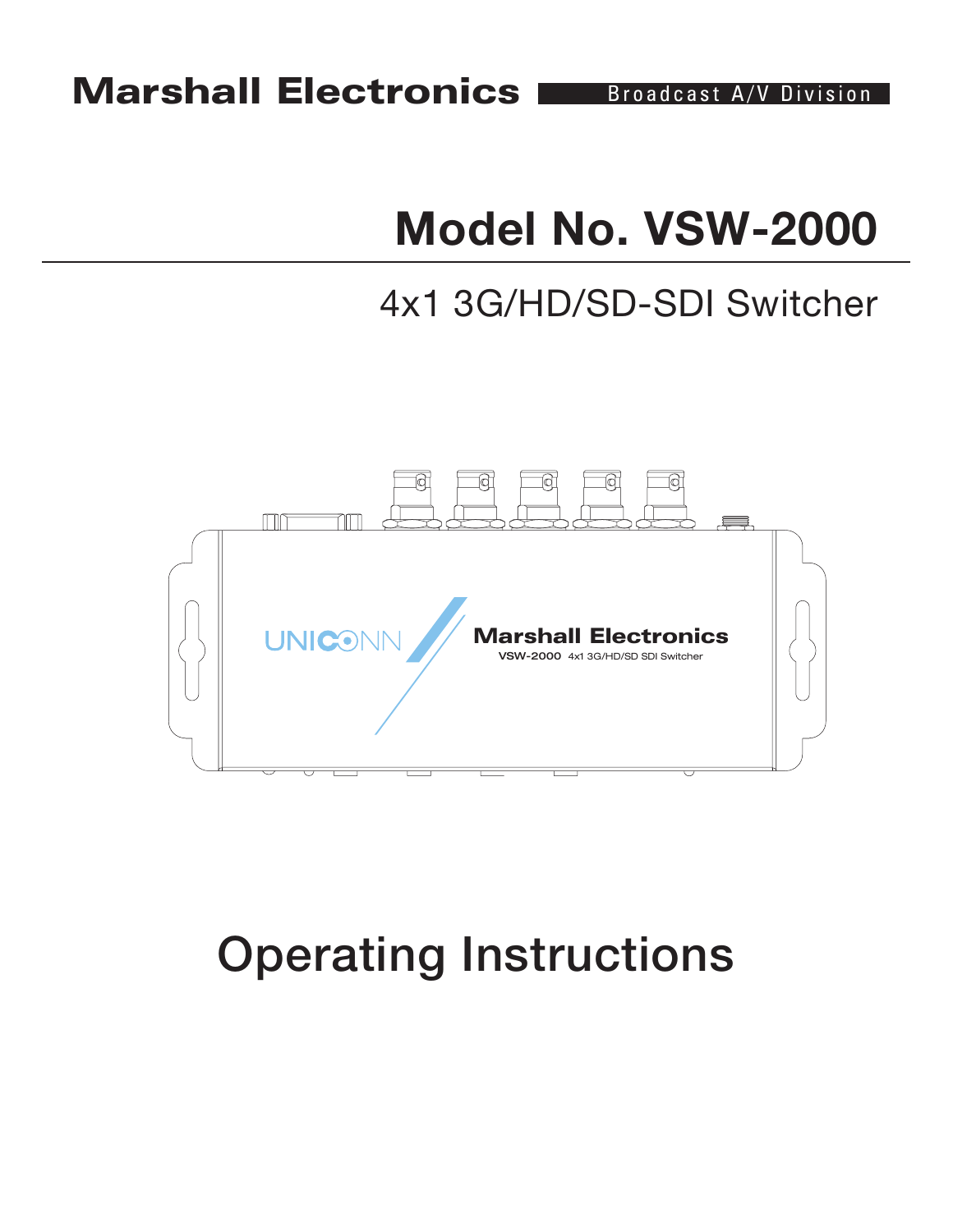### **Table of Contents**

### IMPORTANT SAFETY INSTRUCTIONS:



The VSW-2000 4x1 3G/HD/SD-SDI Switch has been tested for conformance to safety regulations and requirements, and has been certified for international use. However, like all electronic equipments, the VSW-2000 should be used with care. Please read and follow the safety instructions to protect yourself from possible injury and to minimize the risk of damage to the unit.

- Follow all instructions and warnings marked on this unit.
- Do not attempt to service this unit yourself, except where explained in this manual.
- Provide proper ventilation and air circulation and do not use near water.
- Keep objects that might damage the device and assure that the placement of this unit is on a stable surface.
- Use only the power adapter and power cords and connection cables designed for this unit.
- Do not use liquid or aerosol cleaners to clean this unit. Always unplug the power to the device before cleaning.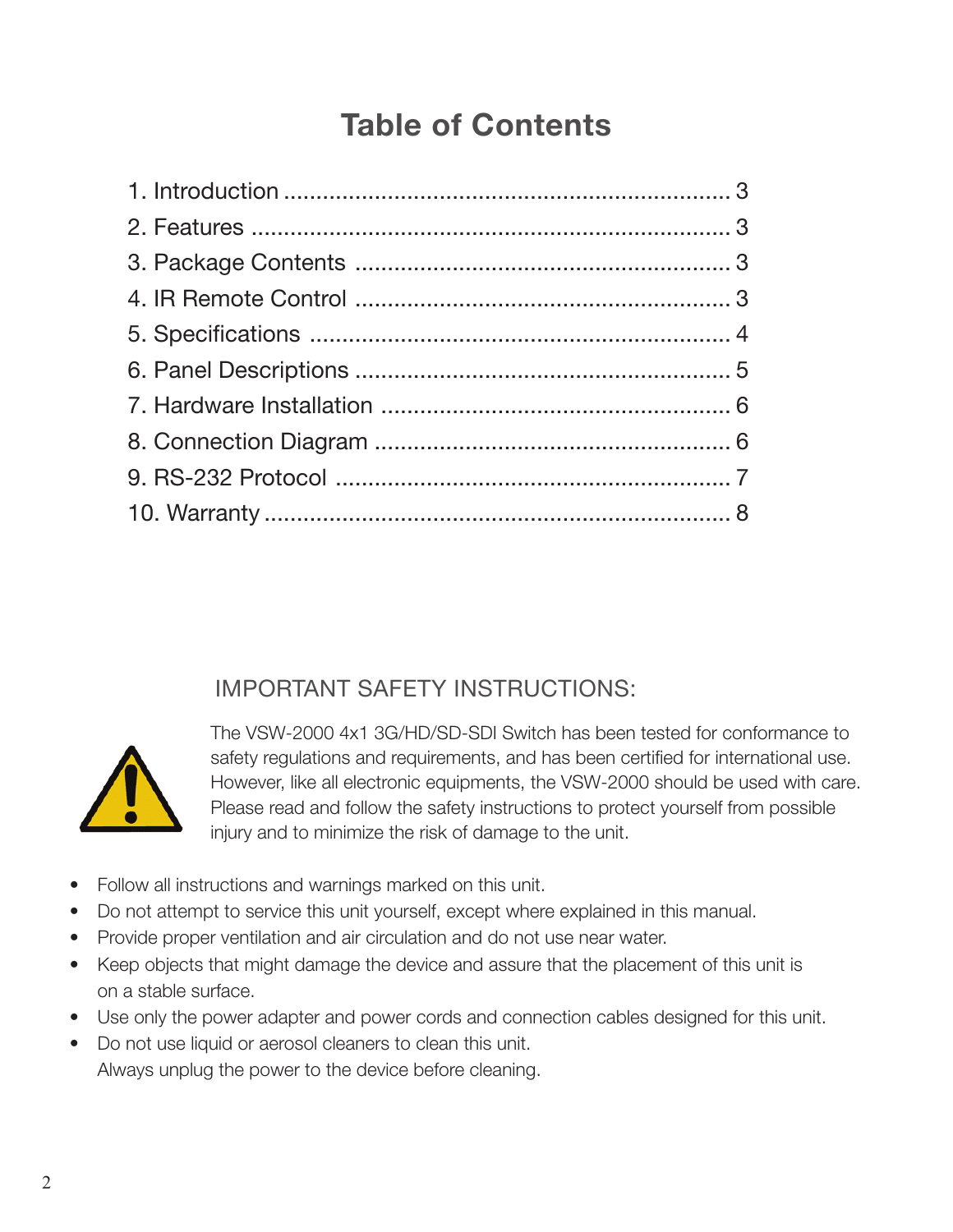## 1. Introduction

The **VSW-2000** 4x1 3G/HD/SD-SDI Switch receives, equalizes, and re-clocks up to 4 SDI inputs and switches the desired input to SDI equipped monitors or receivers. The switch supports all 3G/ HD/SD-SDI bit rates. Flexible control is provided through RS-232, IR remote, or front panel push buttons. VSW-2000 provides a convenient and cost effective solution in systems where simple operation plus high signal integrity is required.

## 2. Features

- Supports 3G/HD/SD-SDI video formats
- Auto switching between SD, HD, and 3G SDI signal
- Cable equalization and signal retiming
- Up to four inputs & one re-clocking SDI output
- Provides the equalized and reclocked\* transmission path up to 300m (1000ft) at SD-SDI, 150m (500ft) at HD-SDI or 90m (300ft) at 3G HD-SDI
- Multiple controls by RS-232, IR remote, and push button
- Locking type power connector

## 3. Package Contents

- 1. 1x VSW-2000
- 2. 1x IR controller
- 3. 1x 5V 4A power adapter
- 4. 1x User Manual

## 4. IR Remote Control

**Marshall VSW-2000** Input Selection Buttons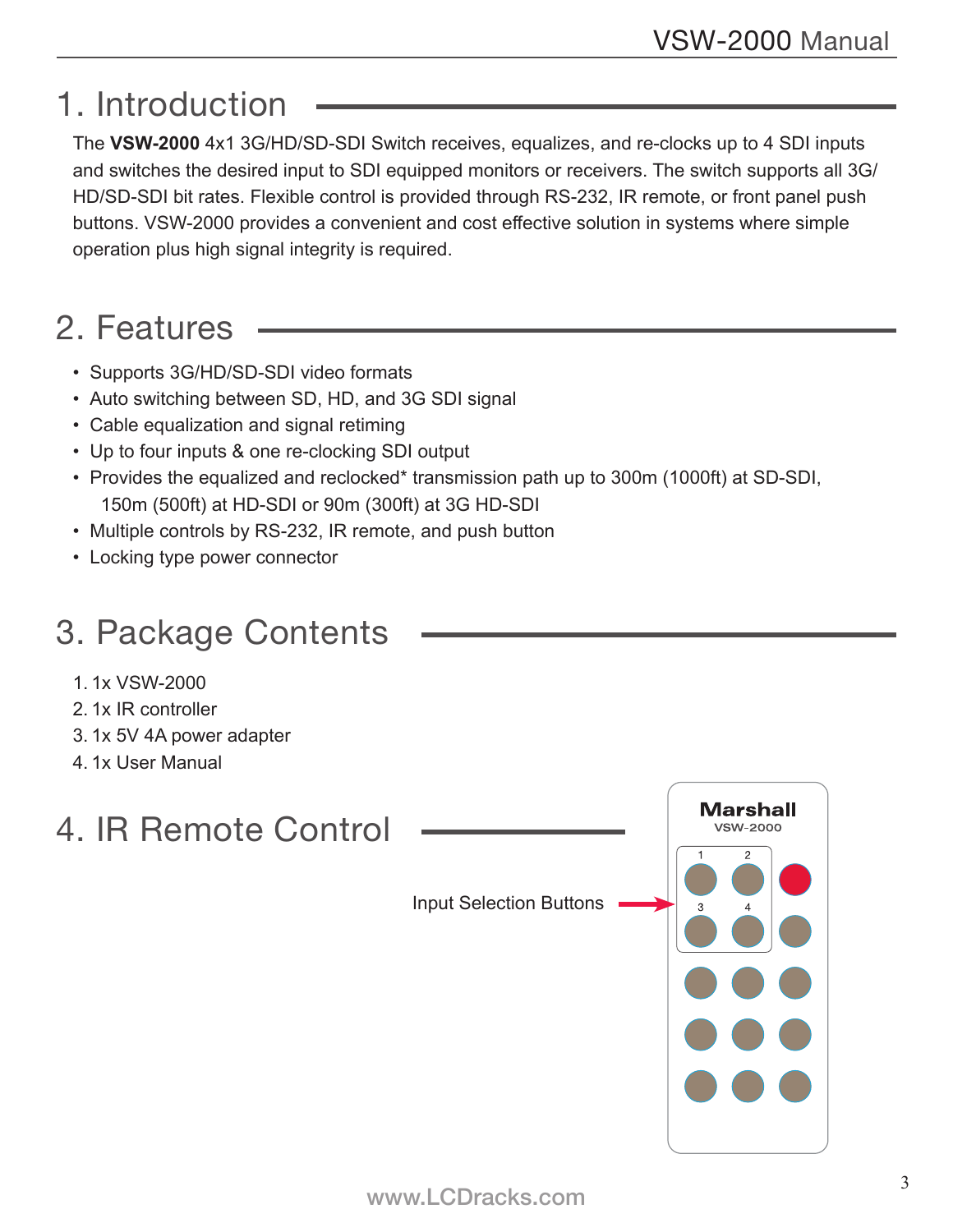## 5. Specifications

| <b>Model Name</b>                | VSW-2000 Video Switcher                                                                                      |                                                                                                                |  |
|----------------------------------|--------------------------------------------------------------------------------------------------------------|----------------------------------------------------------------------------------------------------------------|--|
| <b>SDI Inputs / Output</b>       | 3G/HD/SD-SDI                                                                                                 |                                                                                                                |  |
| <b>Auto 3G/HD/SD detection</b>   | Yes                                                                                                          |                                                                                                                |  |
| <b>Supported protocols</b>       | DVB-ASI at 270Mbps, SMPTE-259M, SMPTE-292M, SMPTE-424M,<br>SMPTE-425M                                        |                                                                                                                |  |
| <b>Video bandwidth</b>           | 2.97Gpbs & 2.97/1.001Gbps                                                                                    |                                                                                                                |  |
| <b>Re-clocking function</b>      | Yes                                                                                                          |                                                                                                                |  |
| <b>Cable equalization</b>        | [3G] up to 90m (300ft) / [HD] up to 150m (500ft) /<br>[SD] up to 300m (1000ft)                               |                                                                                                                |  |
| <b>Audio support</b>             | Yes                                                                                                          |                                                                                                                |  |
| RP-198 pathological patterns     | Immune                                                                                                       |                                                                                                                |  |
| Input                            | 4x BNC [SDI]                                                                                                 |                                                                                                                |  |
| <b>Output</b>                    | 1x BNC [SDI]                                                                                                 |                                                                                                                |  |
| Eye pattern characteristics [HD] | Amplitude: Within 800mV (<10%)<br>Rise overshoot: Less than 2% (<10%)<br>Fall overshoot: Less than 2% (<10%) | Long time jitter: 0.195 UI (<1.0 UI)<br>Timing jitter: 0.8 UI (<1.0 UI)<br>Alignment jitter: 0.13 UI (<0.2 UI) |  |
| <b>Mechanical</b>                |                                                                                                              |                                                                                                                |  |
| <b>Housing</b>                   | Metal enclosure                                                                                              |                                                                                                                |  |
| Dimensions [L x W x H]           | Model: 165 x 71 x 26mm [6.5" x 2.8" x 1"]<br>Package: 264 x 170 x 77mm[10.3" x 6.7" x 3"]                    |                                                                                                                |  |
| Weight                           | Model: 1413g [14.5 oz]<br>Package: 933g [2 lbs]                                                              |                                                                                                                |  |
| <b>Fixedness</b>                 | Inter-locked power supply                                                                                    |                                                                                                                |  |
| <b>Power supply</b>              | 5V 4A DC                                                                                                     |                                                                                                                |  |
| <b>Power consumption</b>         | 5 Watts [max]                                                                                                |                                                                                                                |  |
| <b>Operation Temperature</b>     | 0~40°C [32~104°F]                                                                                            |                                                                                                                |  |
| <b>Storage Temperature</b>       | $-20 - 60^{\circ}$ C [ $-4 - 140^{\circ}$ F]                                                                 |                                                                                                                |  |
| <b>Relative Humidity</b>         | 20~90% RH [no condensation]                                                                                  |                                                                                                                |  |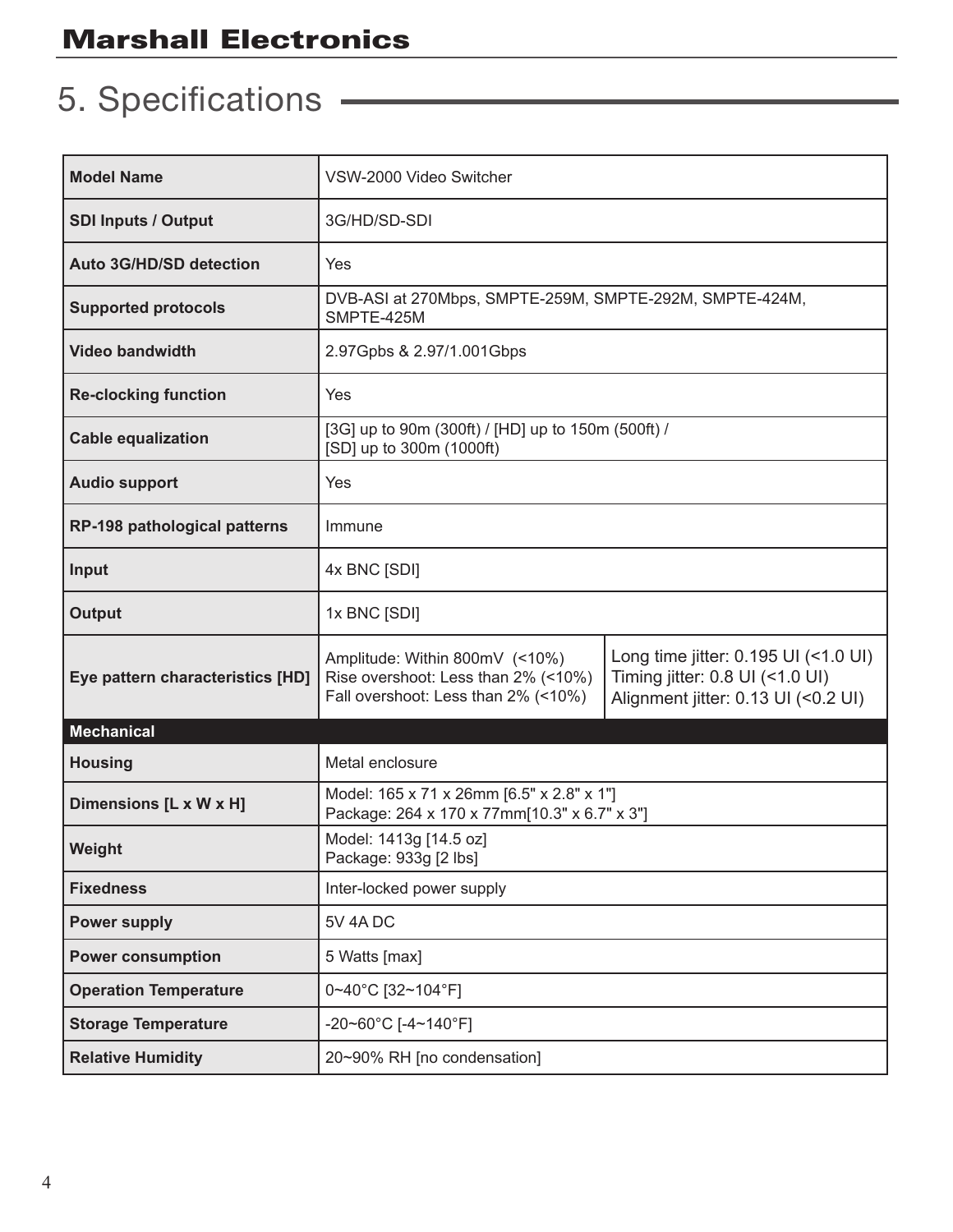### 6. Panel Descriptions

#### Front Panel



Rear Panel



- 1. **IR:** Remote Sensor
- 2. **LED:** Signal indicator
- 3. **INPUT SELECTION BUTTON:** Input source selection
- 4. **LED:** Power indicator
- 5. **Power:** +5V DC latch-locking power connector
- 6. **OUTPUT:** 3G/HD/SD-SDI output
- 7. **INPUT:** 3G/HD/SD-SDI input 1-4
- 8. **RS-232:** Serial channel control / FW update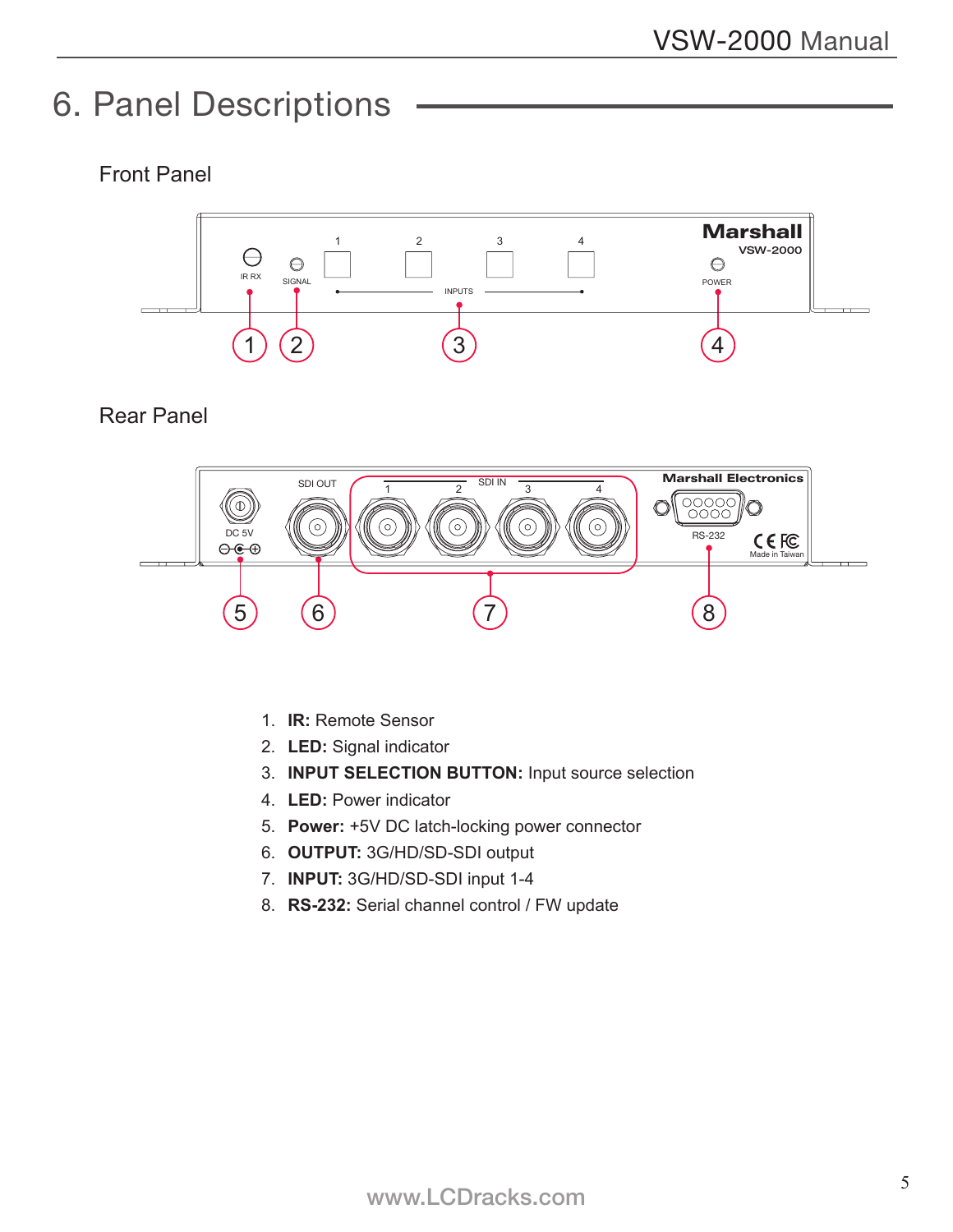## 7. Hardware Installation

- 1. Connect display, recorder, etc. to SDI Output of VSW-2000
- 2. Connect the SDI input sources to the inputs of VSW-2000.
- 3. Screw on the 5V power supply unit to the locking power jack.
- 4. Use IR remote, RS-232, or front panel push button to switch between input channels.

## 8. Connection Diagram

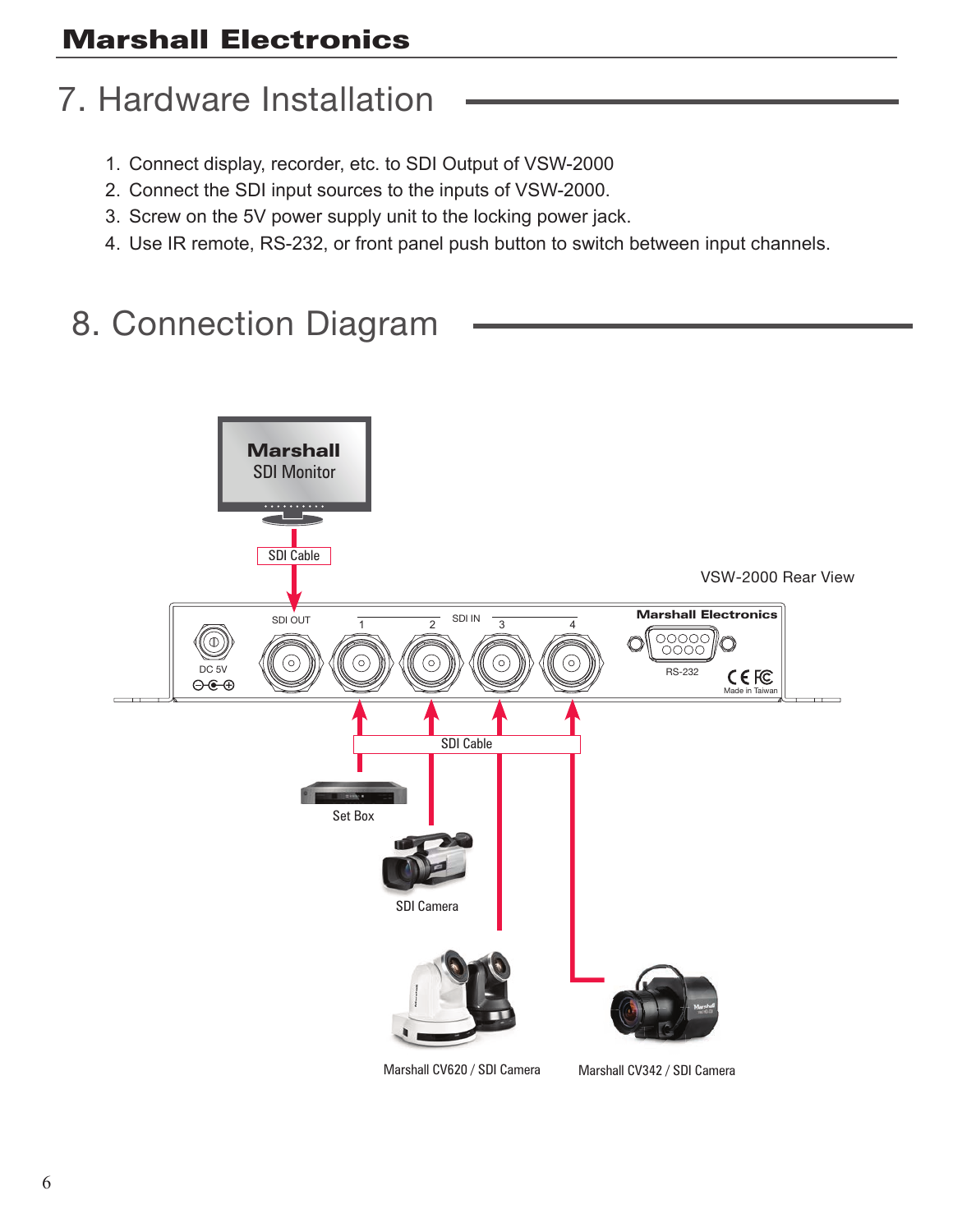٦

## 9. RS-232 Protocol

Г

| <b>Baud rate:</b> | 9600 bps |  |
|-------------------|----------|--|
| Data bit:         | 8 bits   |  |
| Parity:           | None     |  |

#### **RS-232 Functions:**

1. VR = Display Version

**Version**

- 2. IN0x = Switch to Input "x"
- 3. ST\_ALL = Display Input Formats

| version                                     |                                   |                    |               |  |  |
|---------------------------------------------|-----------------------------------|--------------------|---------------|--|--|
| <b>Function Description:</b>                |                                   |                    |               |  |  |
| <b>Command</b>                              |                                   |                    |               |  |  |
| <b>Byte</b>                                 | Name                              | Value              | Comment       |  |  |
| 0                                           | V ascll                           | 0x56               | V             |  |  |
| 1                                           | R ascll                           | 0x52               | R             |  |  |
| $\overline{2}$                              | End of file                       | 0x0d               |               |  |  |
| <b>Example</b>                              |                                   |                    |               |  |  |
| Command: 0x56 0x52 0x0d                     |                                   |                    |               |  |  |
| <b>Select channel</b>                       |                                   |                    |               |  |  |
| <b>Function Description:</b>                |                                   |                    |               |  |  |
| <b>Command</b>                              |                                   |                    |               |  |  |
| <b>Byte</b>                                 | Name                              | Value              | Comment       |  |  |
| 0                                           | I ascII                           | 0x49               | I             |  |  |
| $\overline{1}$                              | N ascll                           | 0x4e               | N             |  |  |
| $\overline{2}$                              | 0 ascll                           | 0x30               | 0             |  |  |
| 3                                           | Channel select                    | 0x31~0x34          | 0x31:chanel 1 |  |  |
| 4                                           | End of file                       | 0x0d               |               |  |  |
| <b>Example</b>                              |                                   |                    |               |  |  |
|                                             | Command: 0x49 0x4e 0x30 0x31 0x0d |                    |               |  |  |
|                                             |                                   | <b>Show Status</b> |               |  |  |
| <b>Function Description:</b>                |                                   |                    |               |  |  |
| <b>Command</b>                              |                                   |                    |               |  |  |
| <b>Byte</b>                                 | Name                              | Value              | Comment       |  |  |
| 0                                           | S ascll                           | 0x53               | S             |  |  |
| 1                                           | T ascll                           | 0x54               | T             |  |  |
| $\mathbf{z}$                                | (1, 3)<br>ascll                   | 0x5f               |               |  |  |
| 3                                           | A ascII                           | 0x41               | A             |  |  |
| 4                                           | L ascII                           | 0x4c               | L             |  |  |
| 5                                           | L ascII                           | 0x4c               | Г             |  |  |
| 6                                           | End of file                       | 0x0d               |               |  |  |
| <b>Example</b>                              |                                   |                    |               |  |  |
| Command: 0x53 0x54 0x5f 0x41 0x4c 0x4c 0x0d |                                   |                    |               |  |  |